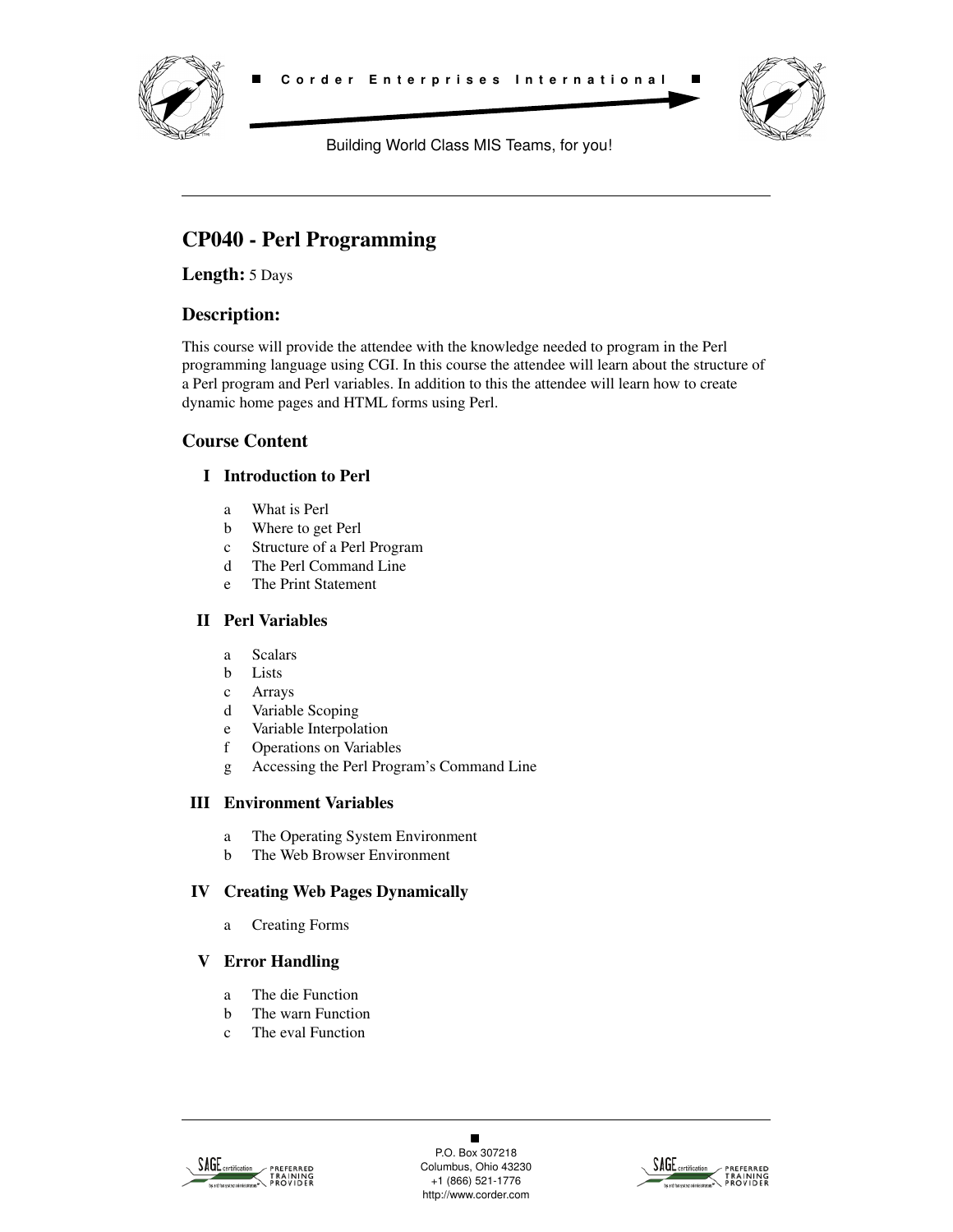# **CP040 - Perl Programming**

#### **VI Creating, Reading and Writing Files**

- a Opening a File
- b File Testing
- c Handling Errors
- d Dynamic Web Pages Revisited
- e Creating a Web Page Counter
- f Working with Tabular Data
- g Reading and Formating a Table for Printing
- h Loading a Table into an Associative Array
- i Working with Fixed-Length Records
- j Reading and Formatting Data for Printing
- k Creating Tables in HTML
- l Putting Tabular Data on the Web

#### **VII Using the Perl Debugger**

- a Starting the Debugger
- b Debugger Commands

#### **VIII Regular Expressions (Part 1)**

- a Pattern Matching
- b Variables and Pattern Matching
- c Searching Tables and Displaying Results

#### **IX Regular Expressions (Part 2)**

- a Variables and Pattern Substitution
- b Variables Substitution and CGI Data Handling

#### **X Controlling Program Flow**

a Loops and ifs

#### **XI Functions and Subroutines**

- a Call by Reference
- b Call by Value
- c Return Values

#### **XII Packages (Encapsulation)**